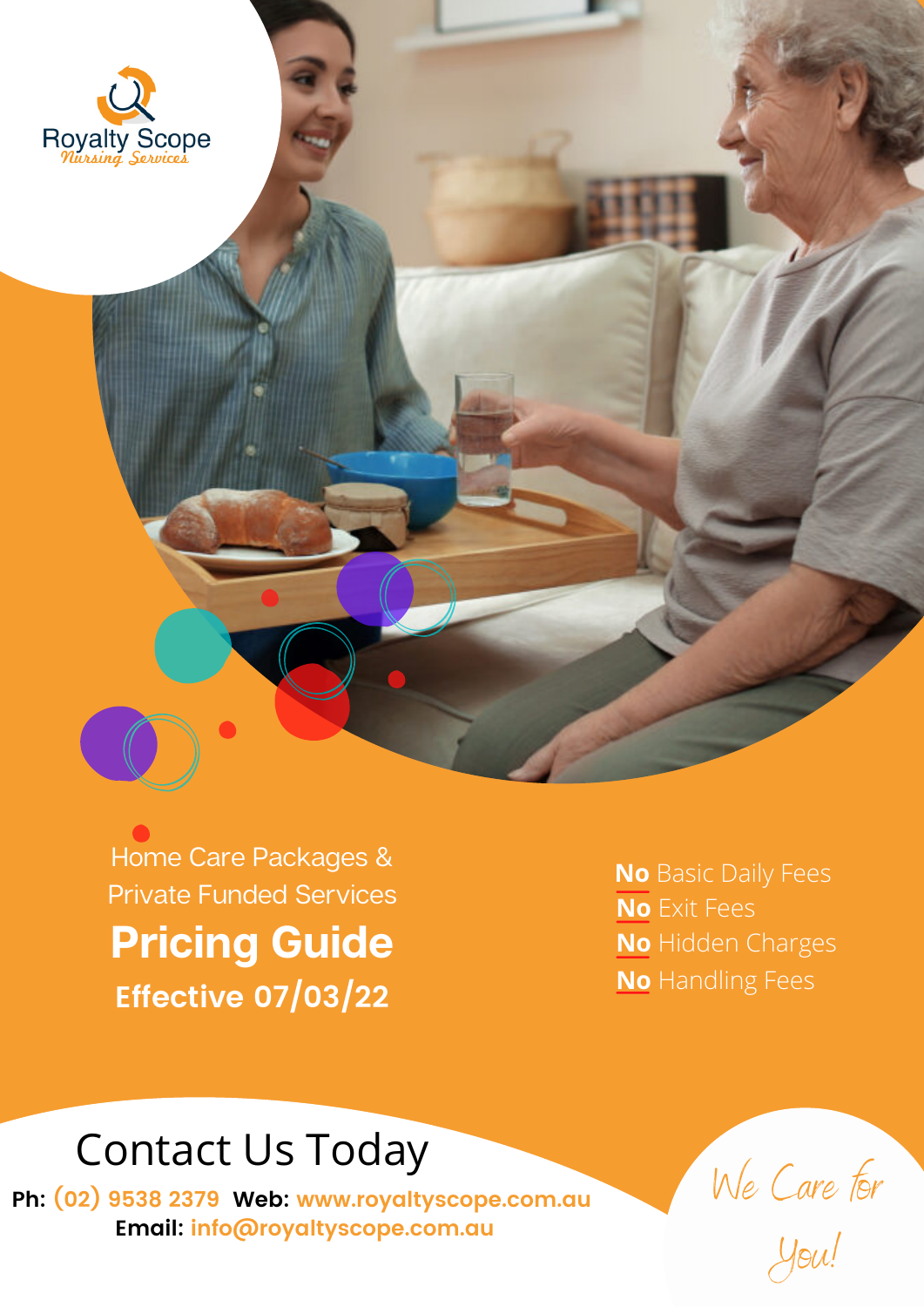#### **We're here to help**

Royalty Scope Nursing Services is your local home care provider, Run by registered nurses with the support of caring , experienced and qualified personal carers, caring is in our DNA. It is our duty of care to ensure and support your choice of living independently in your own home.

#### **No Basic Daily Fees**

A basic daily care fee is allowed to be charged to Home Care Package consumers as a contribution to the cost of care which is calculated at 17.5% of the basic rate of pension.

#### **No Exit Fees**

An exit fee is allowed to be charged by an approved provider when a client leaves their service. This may be when they choose to move their package to another provider, move into residential aged care or dies. This exit fee comes out of any funds you may have available in your home care package. If at any time you are considering moving to another provider, please speak with us as we are very open to feedback on our services and strive to always provide a high-quality service which enriches your life.

#### **Fee Changes**

We review fees and charges annually and in conjunction with Government indexation / reviews. You will always be advised of any change before they come into effective. Each month you will receive a Royalty Scope Nursing Services financial statement

### **Cancellations and Goods and Services Tax (GST)**

- A minimum 24 hours' notice of cancellation applies or the full service fee will be charged
- Prices are exclusive of GST. Government funded customers do not pay GST on items listed as GST free in the legislation. For other customers, GST is payable on all services except for personal care, nursing and allied health services. If services are purchased via a third-party organisation, GST will be charged(e.g. another Home Care Package provider or TAC).

## **Service Fees (Per Hour)**

| <b>Type of</b><br><b>Service</b> | <b>Unit</b> | <b>Standard</b><br><b>Hours</b> | <b>Non</b><br><b>standard</b><br><b>Hours</b> | <b>Saturday</b><br>Rate | <b>Sunday</b><br>Rate | <b>Holiday</b><br><b>Rate</b> |
|----------------------------------|-------------|---------------------------------|-----------------------------------------------|-------------------------|-----------------------|-------------------------------|
| Personal<br>Care                 | Per<br>Hour | \$54<br>$($54 - $64)$           | \$60                                          | \$81                    | \$104                 | \$131                         |
| In-Home<br>Respite<br>Care       | Per<br>Hour | \$54<br>$($54 - $64)$           | \$60                                          | \$81                    | \$104                 | \$131                         |
| <b>Nursing</b>                   | Per<br>Hour | \$88                            | \$98                                          | \$122                   | \$137                 | \$167                         |